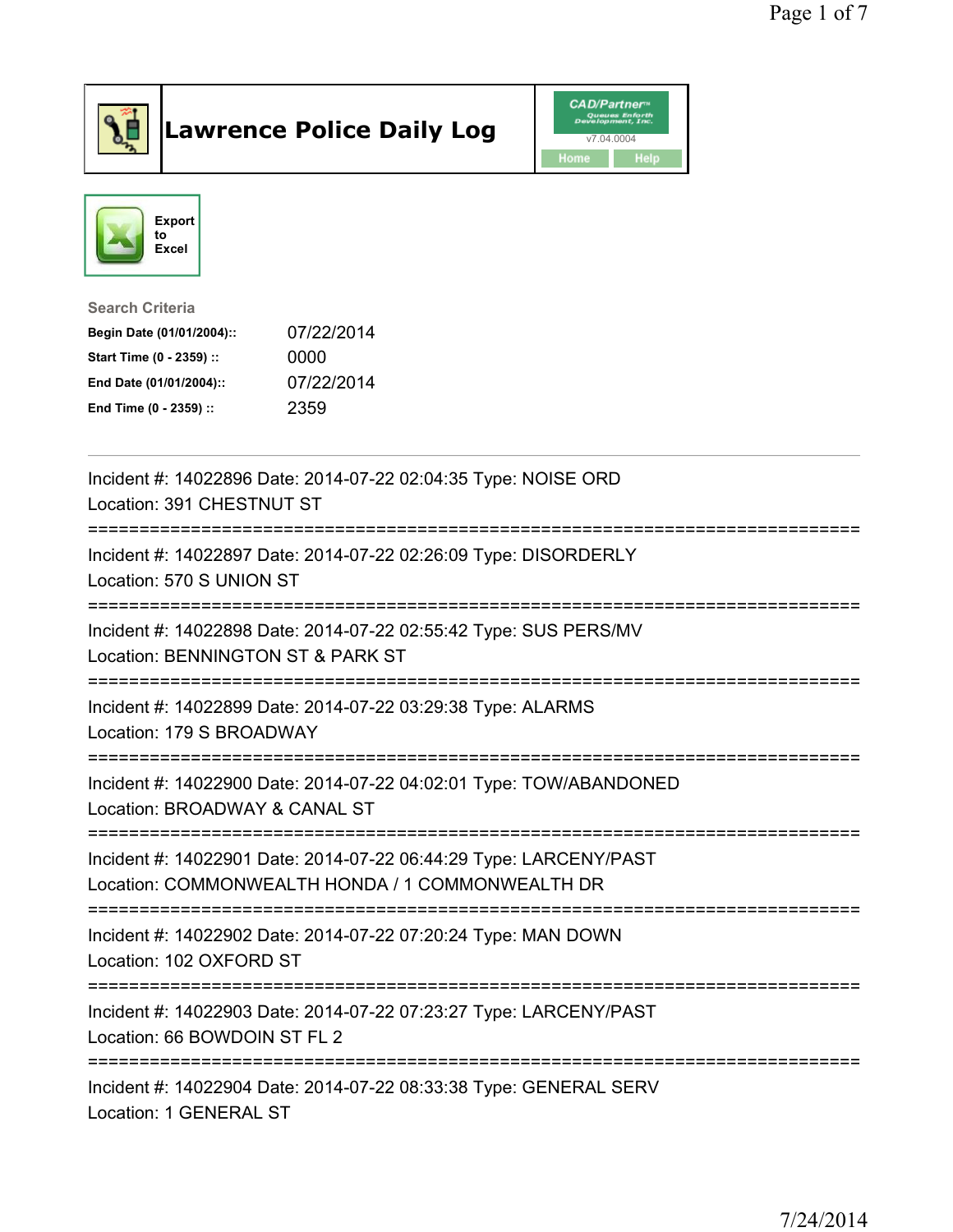| Incident #: 14022905 Date: 2014-07-22 08:50:36 Type: M/V STOP<br>Location: 183 HAVERHILL ST                                                |
|--------------------------------------------------------------------------------------------------------------------------------------------|
| Incident #: 14022906 Date: 2014-07-22 08:51:44 Type: SUS PERS/MV<br>Location: PARTHUM SCHOOL / 255 E HAVERHILL ST                          |
| Incident #: 14022907 Date: 2014-07-22 08:53:52 Type: B&E/MV/PAST<br>Location: 285 ESSEX ST                                                 |
| Incident #: 14022908 Date: 2014-07-22 09:15:03 Type: B&E/PAST<br>Location: 190 BRUCE ST                                                    |
| Incident #: 14022909 Date: 2014-07-22 09:31:38 Type: STOL/MV/PAS<br>Location: ALMA ST & BROMFIELD ST                                       |
| Incident #: 14022910 Date: 2014-07-22 09:50:40 Type: ASSSIT AMBULANC<br>Location: 110 JACKSON ST #APTB                                     |
| Incident #: 14022911 Date: 2014-07-22 09:52:04 Type: INVESTIGATION<br>Location: 215 MARKET ST<br>:=============================            |
| Incident #: 14022912 Date: 2014-07-22 10:22:32 Type: AUTO ACC/NO PI<br>Location: S UNION ST & SALEM ST                                     |
| Incident #: 14022913 Date: 2014-07-22 10:25:35 Type: SUS PERS/MV<br>Location: 6 CAMPO SECO ST                                              |
| Incident #: 14022914 Date: 2014-07-22 10:31:54 Type: TOW OF M/V<br>Location: 6 FALMOUTH ST                                                 |
| Incident #: 14022915 Date: 2014-07-22 10:39:17 Type: A&B PAST<br>Location: GUILMETTE SCHOOL / 80 BODWELL ST                                |
| Incident #: 14022916 Date: 2014-07-22 10:42:42 Type: UNKNOWN PROB<br>Location: 33 RHINE ST FL 1                                            |
| ======================================<br>Incident #: 14022917 Date: 2014-07-22 10:43:41 Type: KEEP PEACE<br>Location: 660 HAVERHILL ST #1 |
| Incident #: 14022918 Date: 2014-07-22 10:43:55 Type: LARCENY/PAST                                                                          |

Location: 70 N DADIOLI DD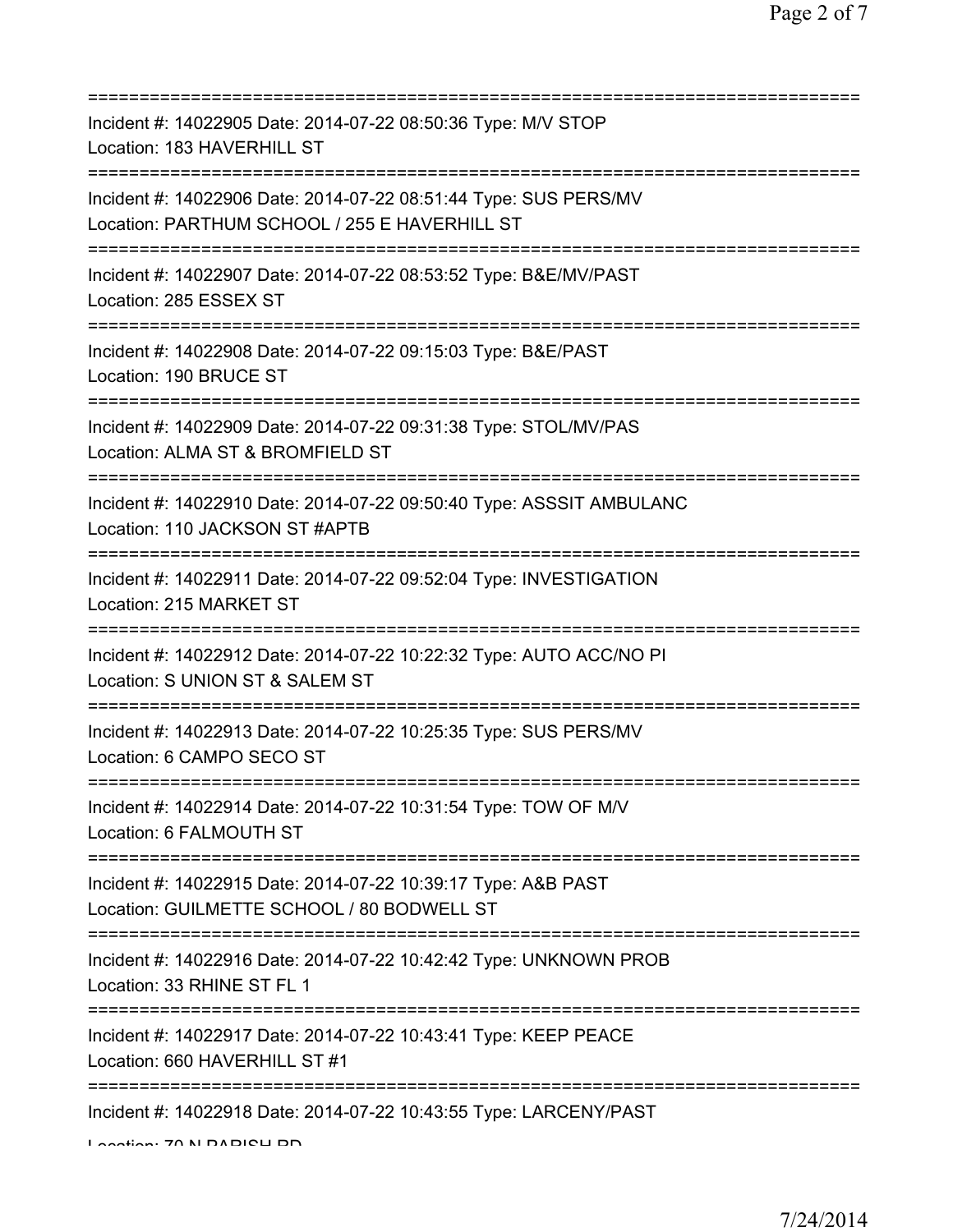| Incident #: 14022919 Date: 2014-07-22 10:45:58 Type: LOST PROPERTY<br>Location: 490 HAMPSHIRE ST #102<br>================================ |
|-------------------------------------------------------------------------------------------------------------------------------------------|
| Incident #: 14022921 Date: 2014-07-22 10:51:57 Type: FRAUD<br>Location: 36 OAKWOOD AV #1                                                  |
| Incident #: 14022920 Date: 2014-07-22 10:52:34 Type: WARRANT SERVE<br>Location: 80 BAILEY ST                                              |
| Incident #: 14022922 Date: 2014-07-22 10:57:18 Type: ALARM/BURG<br>Location: 23 CRESTWOOD CIR                                             |
| Incident #: 14022923 Date: 2014-07-22 10:59:33 Type: M/V STOP<br>Location: 5 BERKELEY ST<br>===================================           |
| Incident #: 14022924 Date: 2014-07-22 11:02:55 Type: DRUG VIO<br>Location: 32 LAKE ST<br>=============================                    |
| Incident #: 14022925 Date: 2014-07-22 11:09:14 Type: 209A/SERVE<br>Location: 630 HAVERHILL ST                                             |
| Incident #: 14022926 Date: 2014-07-22 11:10:14 Type: MISSING PERS<br>Location: 10 TENNEY ST #A                                            |
| Incident #: 14022927 Date: 2014-07-22 11:11:31 Type: SUS PERS/MV<br>Location: ESSEX ST                                                    |
| Incident #: 14022930 Date: 2014-07-22 11:12:07 Type: LARCENY/MV/PAST<br>Location: 422 S BROADWAY                                          |
| Incident #: 14022928 Date: 2014-07-22 11:12:35 Type: 209A/SERVE<br>Location: 100 BAILEY ST                                                |
| Incident #: 14022929 Date: 2014-07-22 11:13:42 Type: 209A/SERVE<br>Location: 8 MASON ST                                                   |
| Incident #: 14022932 Date: 2014-07-22 11:15:49 Type: PARK & WALK<br>Location: COMMON ST                                                   |
| Incident #: 14022931 Date: 2014-07-22 11:16:00 Type: CK WELL BEING                                                                        |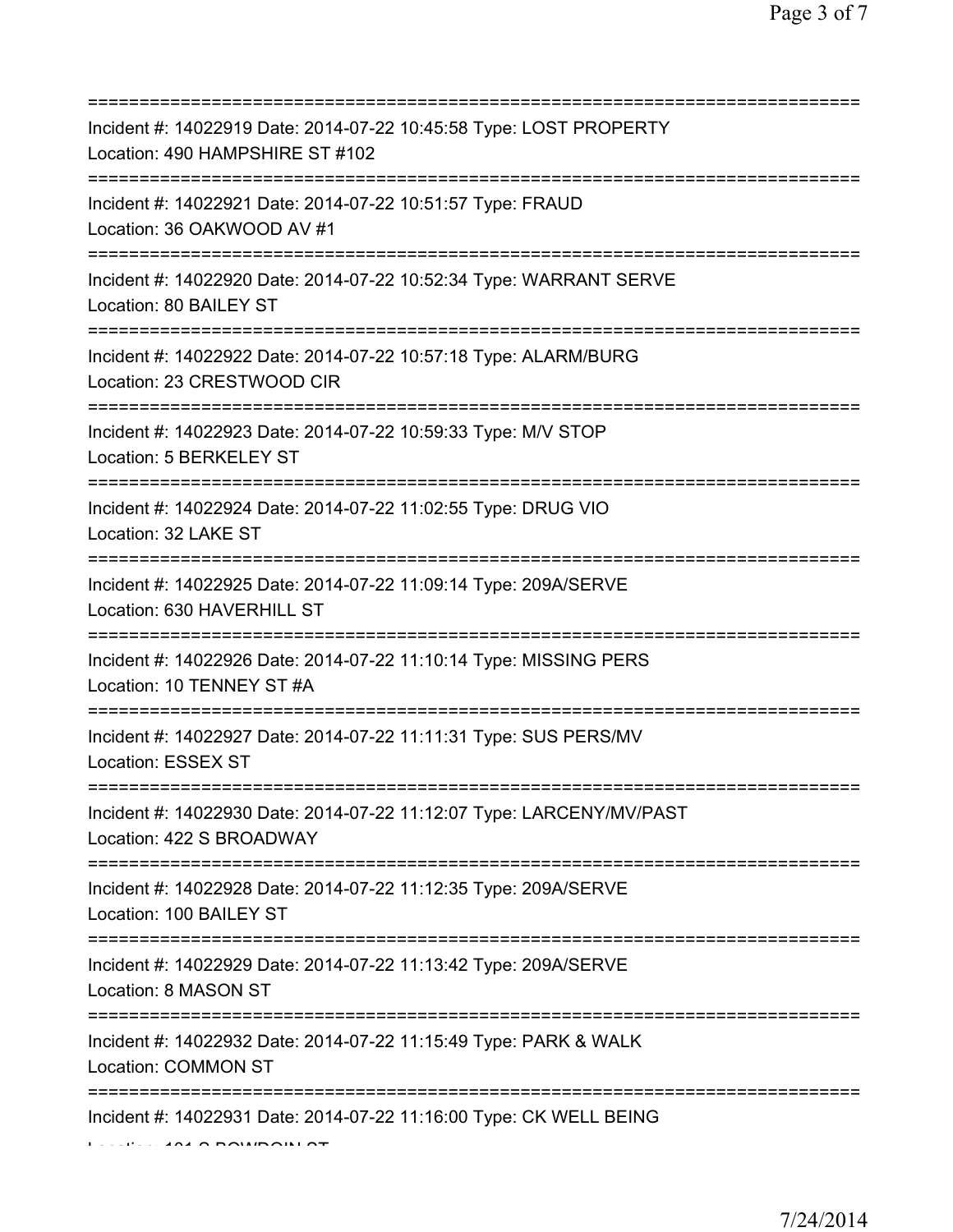=========================================================================== Incident #: 14022933 Date: 2014-07-22 11:39:26 Type: M/V STOP Location: ESSEX ST & UNION ST =========================================================================== Incident #: 14022934 Date: 2014-07-22 11:54:34 Type: 209A/SERVE Location: 154 WILLOW ST =========================================================================== Incident #: 14022935 Date: 2014-07-22 11:55:32 Type: MEDIC SUPPORT Location: 47 N PARISH RD =========================================================================== Incident #: 14022936 Date: 2014-07-22 11:57:51 Type: WARRANT SERVE Location: 169 LAWRENCE ST FL 1 LEFT =========================================================================== Incident #: 14022937 Date: 2014-07-22 12:11:38 Type: UNWANTEDGUEST Location: 4 INMAN ST #6 =========================================================================== Incident #: 14022938 Date: 2014-07-22 12:46:43 Type: DOMESTIC/PROG Location: 46 CHELMSFORD ST #A =========================================================================== Incident #: 14022939 Date: 2014-07-22 12:47:58 Type: AUTO ACC/NO PI Location: 53 WATER ST =========================================================================== Incident #: 14022940 Date: 2014-07-22 12:57:55 Type: UNWANTEDGUEST Location: 12 METHUEN ST FL 2 =========================================================================== Incident #: 14022941 Date: 2014-07-22 13:04:14 Type: LARCENY/PAST Location: 478 RIVERSIDE DR =========================================================================== Incident #: 14022942 Date: 2014-07-22 13:09:57 Type: DISTURBANCE Location: 190 BRUCE ST FL 3RDFL =========================================================================== Incident #: 14022943 Date: 2014-07-22 13:28:51 Type: INVEST CONT Location: 13 ALDER ST =========================================================================== Incident #: 14022944 Date: 2014-07-22 13:33:10 Type: HIT & RUN M/V Location: LAWRENCE PUBLIC LIBRARY / 135 PARKER ST =========================================================================== Incident #: 14022945 Date: 2014-07-22 13:46:04 Type: AUTO ACC/PED Location: CANAL ST & UNION ST =========================================================================== Incident #: 14022946 Date: 2014-07-22 14:12:51 Type: MISSING PERS

Location: 11 DANA ST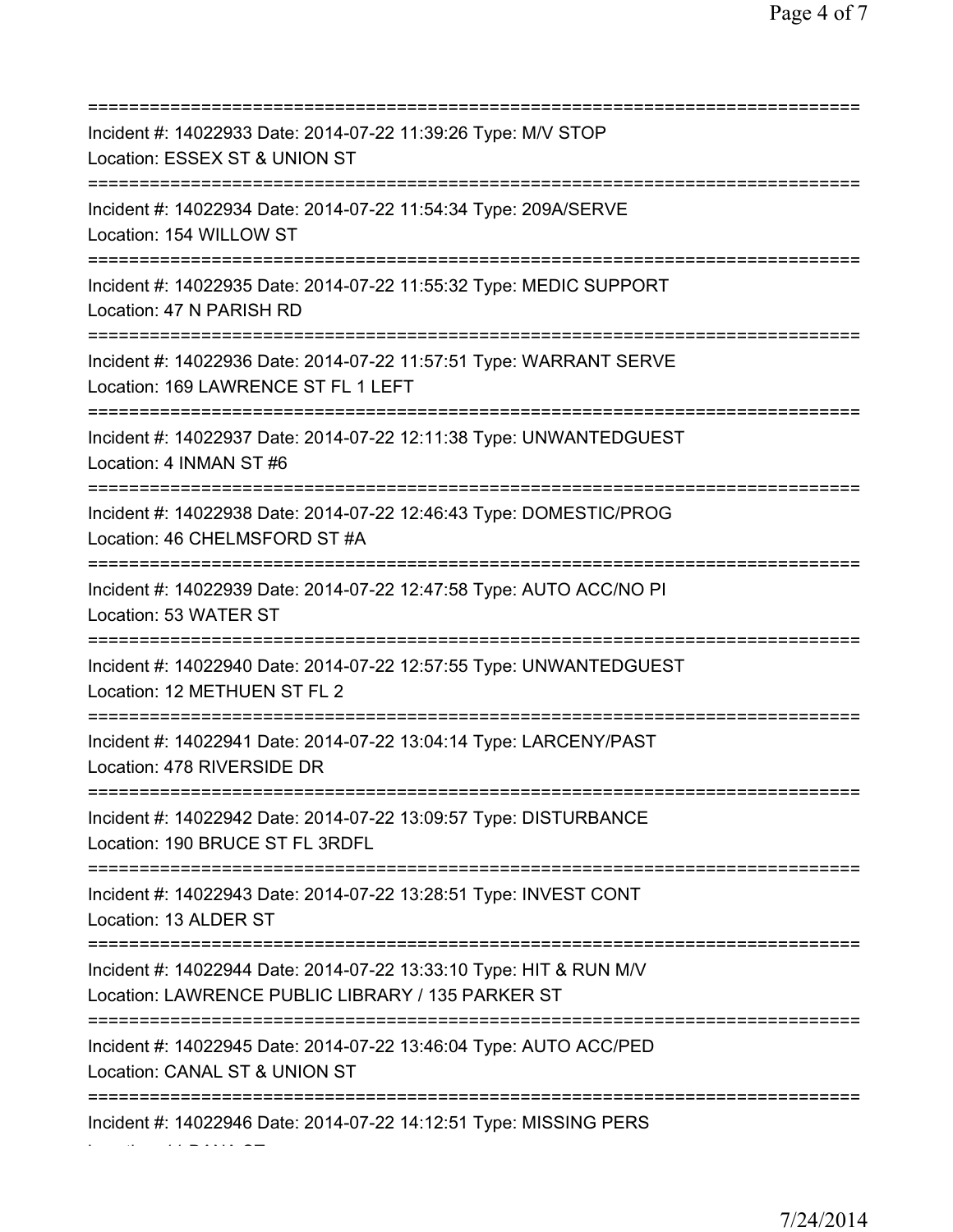| Incident #: 14022947 Date: 2014-07-22 14:29:39 Type: NEIGHBOR PROB<br>Location: 222 HIGH ST                                                      |
|--------------------------------------------------------------------------------------------------------------------------------------------------|
| Incident #: 14022948 Date: 2014-07-22 14:30:51 Type: TOW OF M/V<br>Location: APPLETON WY & ESSEX ST<br>.==========================               |
| Incident #: 14022949 Date: 2014-07-22 14:47:17 Type: CK WELL BEING<br><b>Location: CURRANT HILL RD</b><br>====================================== |
| Incident #: 14022950 Date: 2014-07-22 14:50:09 Type: UNATENEDCHILD<br>Location: 18 PHILLIPS ST<br>===========================                    |
| Incident #: 14022951 Date: 2014-07-22 14:51:17 Type: DRUG VIO<br>Location: 67 WINTHROP AV                                                        |
| Incident #: 14022952 Date: 2014-07-22 15:07:43 Type: M/V STOP<br>Location: BAILEY ST & PHILLIPS ST                                               |
| Incident #: 14022953 Date: 2014-07-22 15:40:16 Type: KEEP PEACE<br>Location: 93 SUNSET AV                                                        |
| =============================<br>Incident #: 14022954 Date: 2014-07-22 15:42:54 Type: THREATS<br>Location: 31 INMAN ST                           |
| Incident #: 14022955 Date: 2014-07-22 15:46:19 Type: SUS PERS/MV<br>Location: 6 CAMPO SECO ST                                                    |
| Incident #: 14022956 Date: 2014-07-22 16:07:49 Type: HARASSMENT<br>Location: 113 BERKELEY ST                                                     |
| Incident #: 14022957 Date: 2014-07-22 16:20:50 Type: HIT & RUN M/V<br>Location: 48 CEDAR ST                                                      |
| Incident #: 14022958 Date: 2014-07-22 16:30:26 Type: UNWANTEDGUEST<br>Location: 48 SYLVESTER ST #BASEMENT ST                                     |
| Incident #: 14022959 Date: 2014-07-22 17:07:25 Type: 209A/SERVE<br>Location: LAWRENCE POLICE DEPARTMENT / 90 LOWELL ST                           |
|                                                                                                                                                  |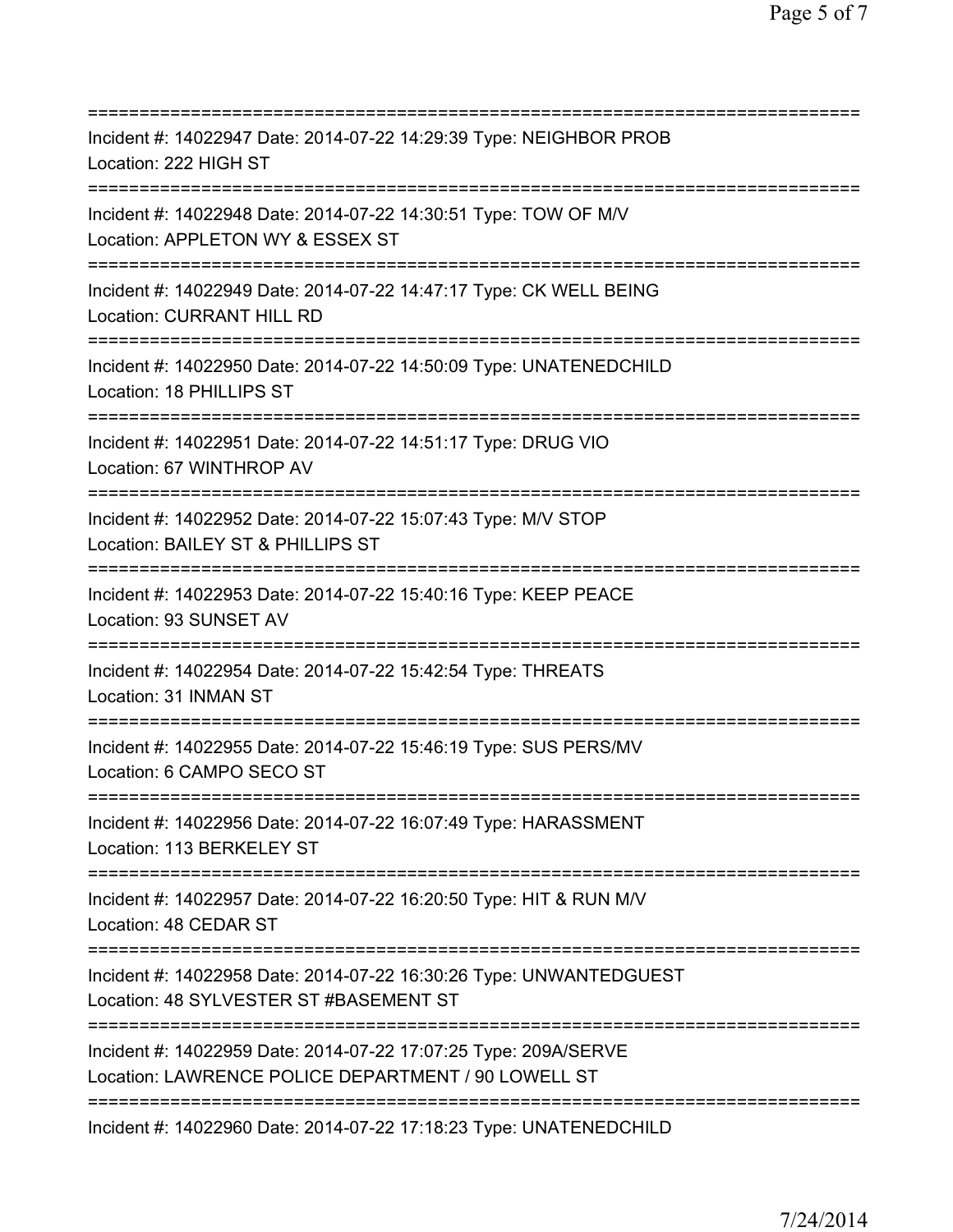=========================================================================== Incident #: 14022961 Date: 2014-07-22 17:27:58 Type: SUS PERS/MV Location: 209 HIGH ST =========================================================================== Incident #: 14022962 Date: 2014-07-22 17:29:04 Type: DISTURBANCE Location: 23 KENDRICK ST #1 =========================================================================== Incident #: 14022963 Date: 2014-07-22 17:59:57 Type: A&B PAST Location: 40 LAWRENCE ST =========================================================================== Incident #: 14022964 Date: 2014-07-22 18:04:39 Type: AMBULANCE ASSSI Location: 32 LAWRENCE ST #9 =========================================================================== Incident #: 14022965 Date: 2014-07-22 18:23:26 Type: DISTURBANCE Location: 46 MELROSE ST =========================================================================== Incident #: 14022966 Date: 2014-07-22 19:10:04 Type: DISTURBANCE Location: COMMON ST & JACKSON ST =========================================================================== Incident #: 14022967 Date: 2014-07-22 19:37:50 Type: GENERAL SERV Location: 64 WATER ST =========================================================================== Incident #: 14022968 Date: 2014-07-22 19:44:08 Type: KEEP PEACE Location: 256 ESSEX ST #201 =========================================================================== Incident #: 14022969 Date: 2014-07-22 19:45:11 Type: HIT & RUN M/V Location: 109 FERRY ST =========================================================================== Incident #: 14022970 Date: 2014-07-22 19:45:54 Type: MAN DOWN Location: 69 CEDAR ST =========================================================================== Incident #: 14022971 Date: 2014-07-22 20:17:30 Type: ALARM/BURG Location: LAWRENCE TANK / 26 WENDELL ST =========================================================================== Incident #: 14022972 Date: 2014-07-22 20:24:30 Type: SUS PERS/MV Location: 19 BAILEY ST =========================================================================== Incident #: 14022973 Date: 2014-07-22 20:40:52 Type: DISTURBANCE Location: 211 E HAVERHILL ST FL 1 =========================================================================== Incident #: 14022974 Date: 2014-07-22 20:51:31 Type: NOTIFICATION